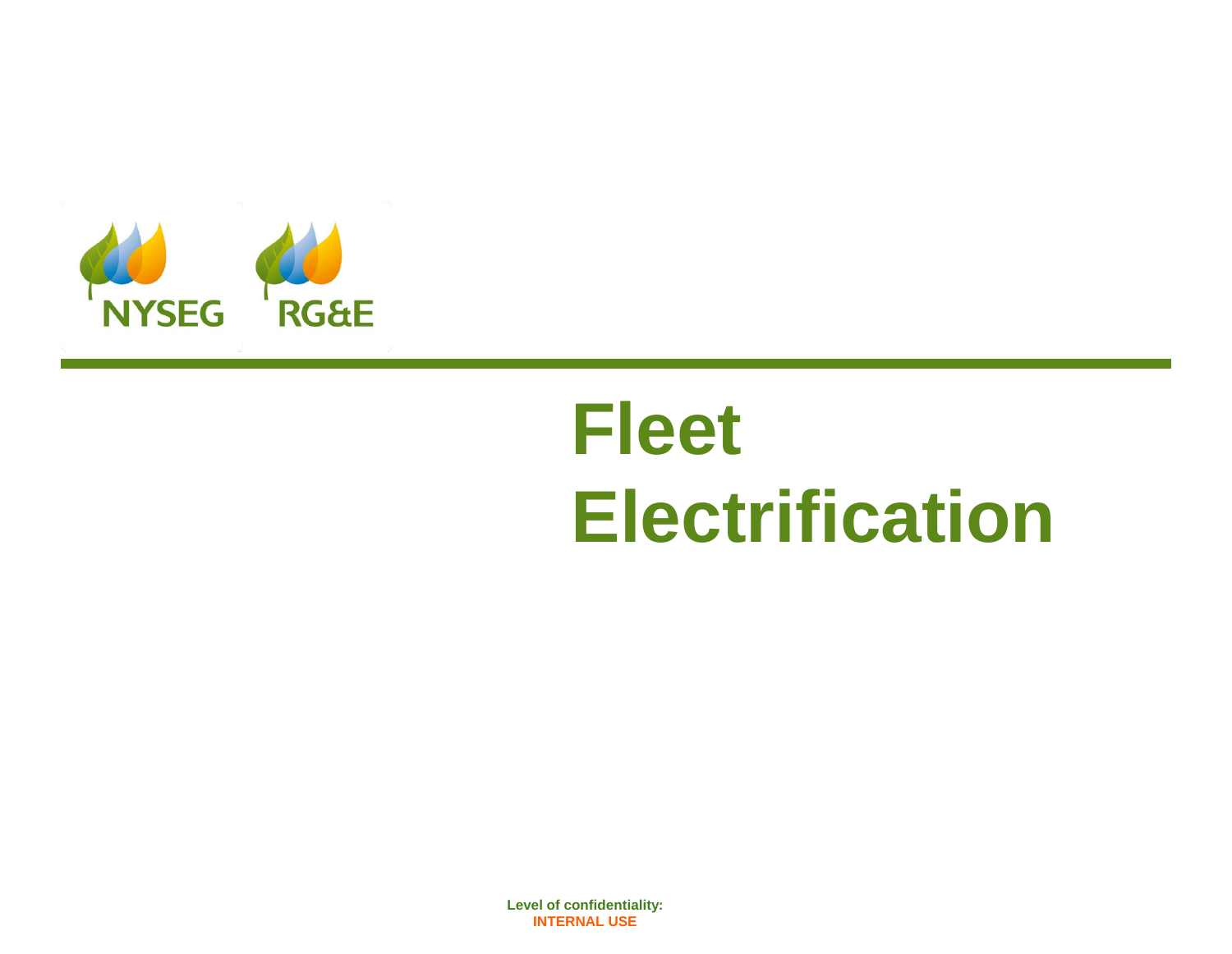### **Fleet Electrification Agenda**

#### **NYSEG and RG&E EV Fleet Programs/Services**

• Fleet Assessment Services

#### **New/Upgrade Service Process**

• How to request and process steps

#### **Best Practices/Considerations**

• Learnings from EV Make-Ready Program





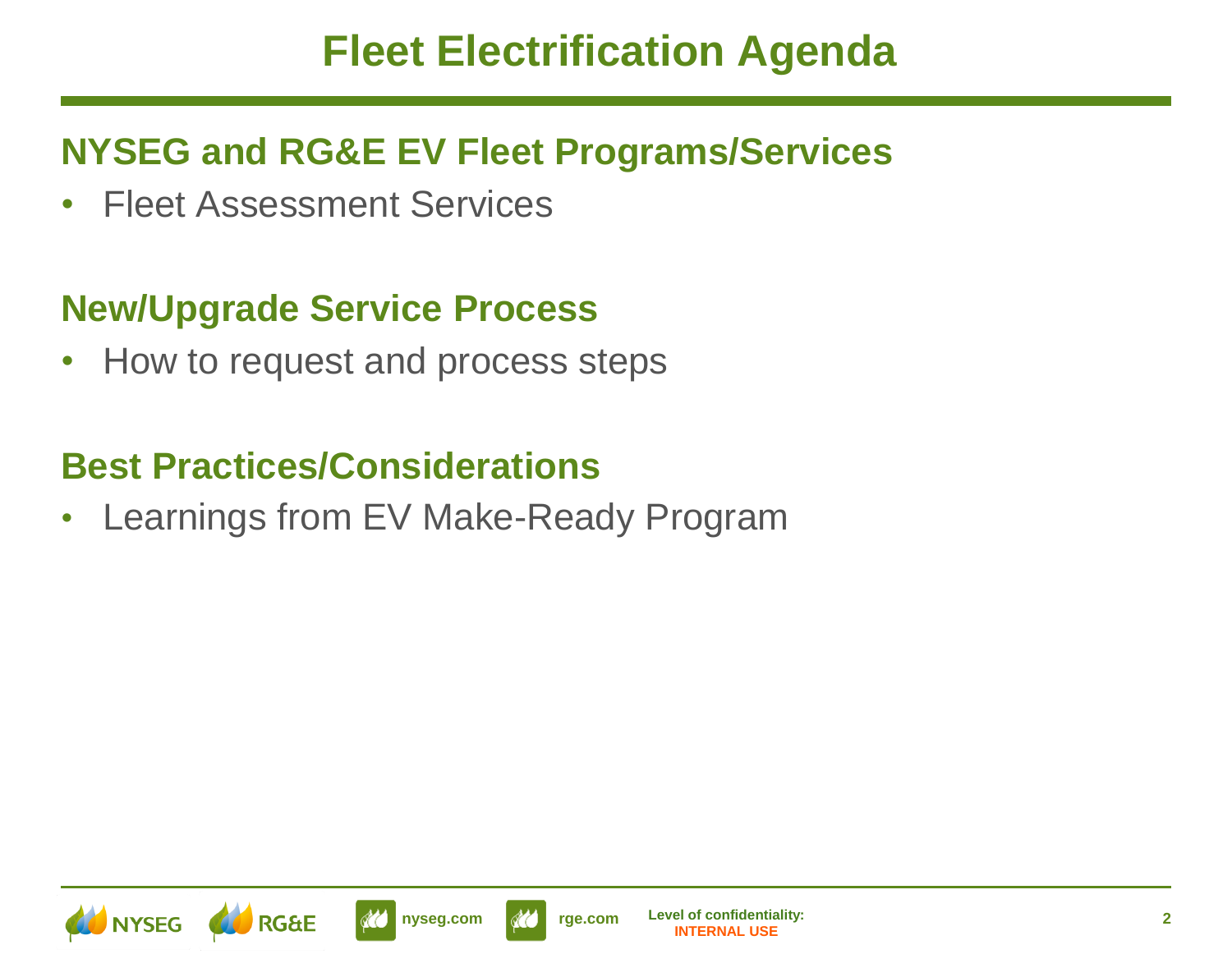## **Fleet Assessment Service**

- Open to light, medium, and heavy-duty fleets
- Provides a feasibility assessment, rate analysis, total cost of ownership (TCO)
	- **Feasibility** 
		- Determine if sufficient capacity is available
		- Determine upgrades for distribution network if required
	- Rate analysis
		- Understand electric fuel costs
	- TCO
		- Benefit cost analysis based on replacement cycle
- Application available on NYS JU website
	- <https://jointutilitiesofny.org/ev/make-ready/fleet-assessment>



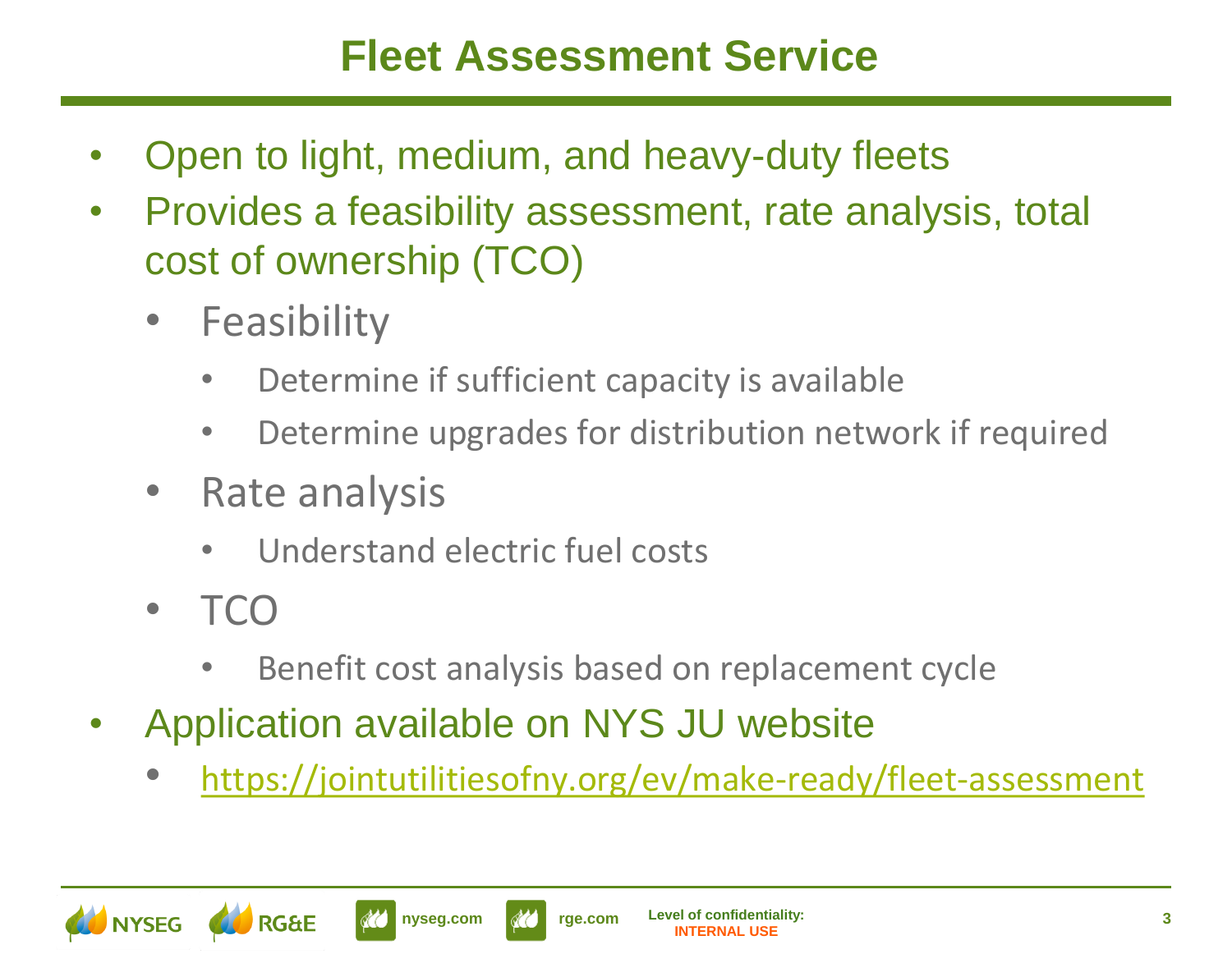# **Fleet Electrification Management Program**

- Currently a pilot program that may have future offerings
- Series of workshops (six) to provide a roadmap to fleet electrification with up to twelve participants in a cohort
- Current cohort includes many school districts and feedback had been positive
- Workshops include expert speakers to provide experience and insight into various aspects of fleet electrification. Homework required!
- Includes one on one coaching



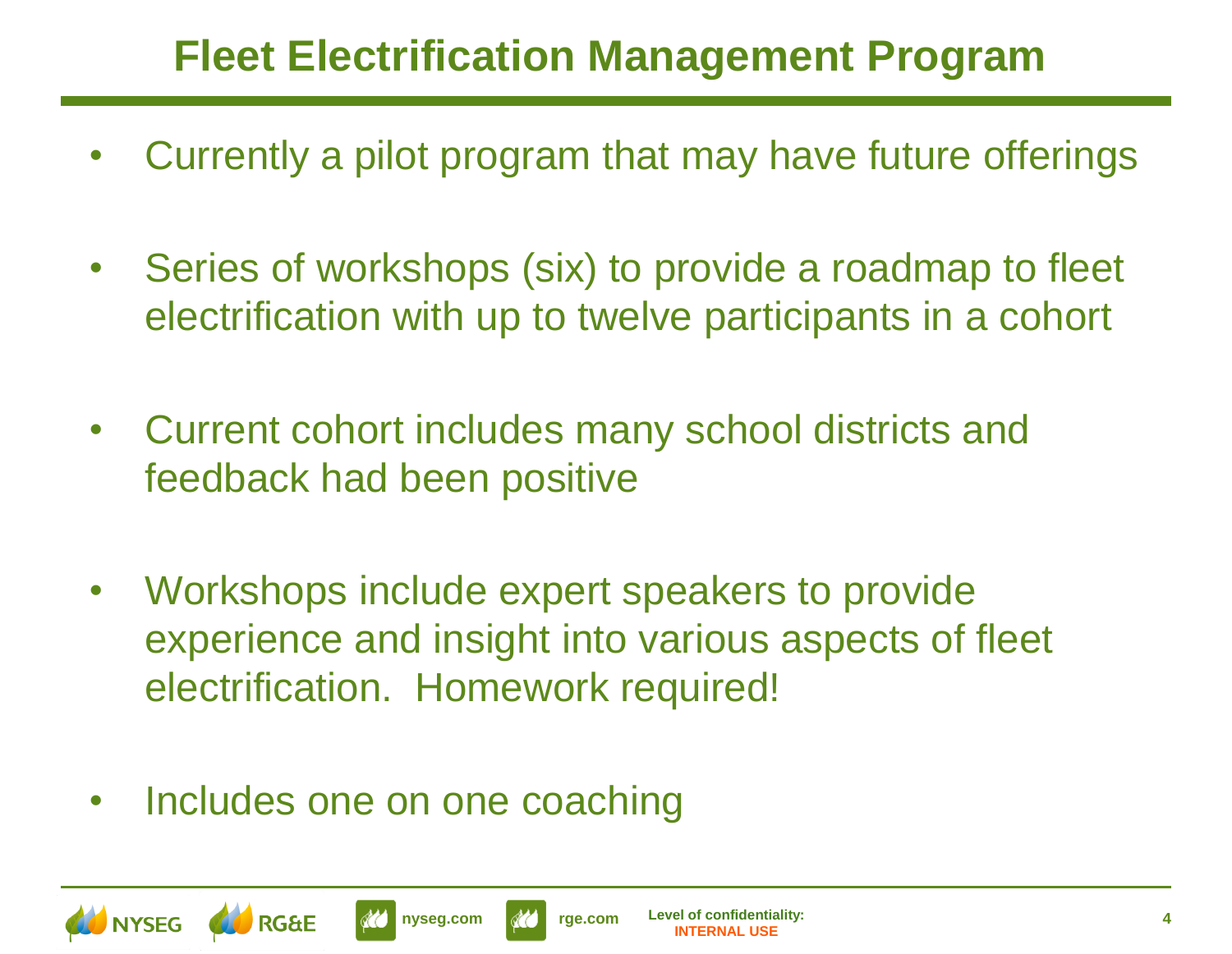# **Fleet Electrification Management Program**

#### Series of Workshops

| <b>SESSIONS</b> |                            | <b>FOCUS</b>                                                                                           | <b>KEY ACTIVITIES</b>                                                   |
|-----------------|----------------------------|--------------------------------------------------------------------------------------------------------|-------------------------------------------------------------------------|
| 1.              | <b>Introduction</b>        | Setting goals, identifying stakeholders and securing<br>their buy-in                                   | Develop a charter<br>$\mathcal{L}_{\mathbf{a}}^{\mathbf{a}}$ .          |
|                 | 2. Vehicles                | Gathering data about your existing fleet operations<br>and determining when and where EVs are feasible | ❖ Match EV capabilities to fleet<br>needs                               |
|                 | 3. Total Cost of Ownership | Comparing the activities and costs of operating and<br>maintaining EVs                                 | ❖ Preliminary total cost of ownership<br>analysis                       |
| 4.              | <b>Charging</b>            | Progressing from the general to the specific of how<br>and where to charge your fleet's EVs            | ❖ Complete a charging infrastructure<br>assessment                      |
| 5.              | <b>Funding</b>             | Boosting benefits with grants and incentives, plus<br>new options for EVs as-a-service                 | ❖ Bring it all together in your Fleet<br><b>Electrification Roadmap</b> |
|                 | 6. Final Presentations     | All participants will present their Fleet Electrification<br>Roadmap                                   | ❖ Rewards and recognition                                               |





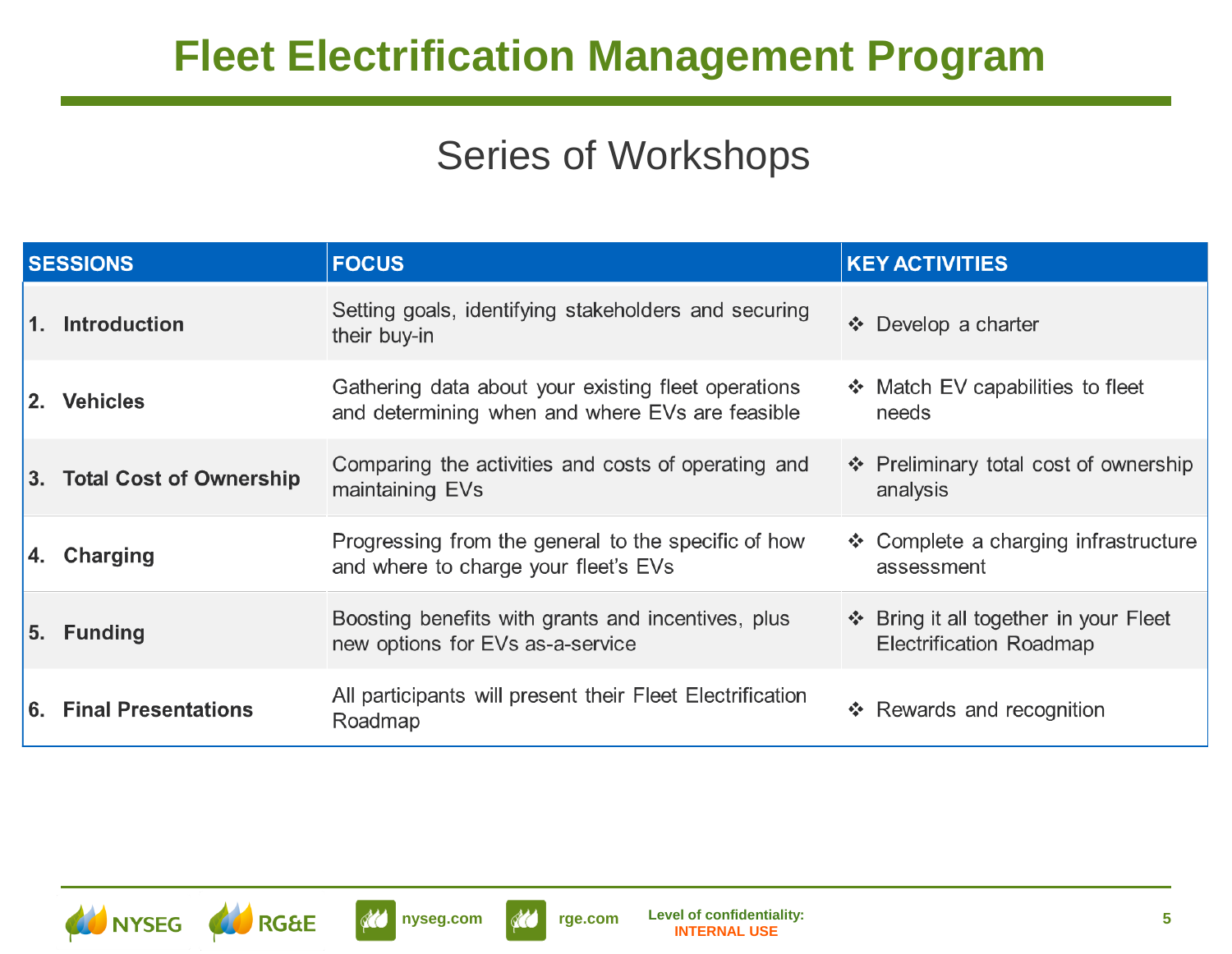# **Utility Process For New/Upgraded Service**

- 1. Complete upgrade/new service application online at NYSEG/RGE
- 2. Pay any associated security deposit
- 3. Load sheets will be emailed for completion and return
- 4. Field Planner will schedule a site visit to understand project
- 5. Internal departments (engineering, distribution) will develop plan
- 6. CIAC (contribution in aid of construction) quote will be sent to customer
- 7. Once CIAC is paid, utility work will begin







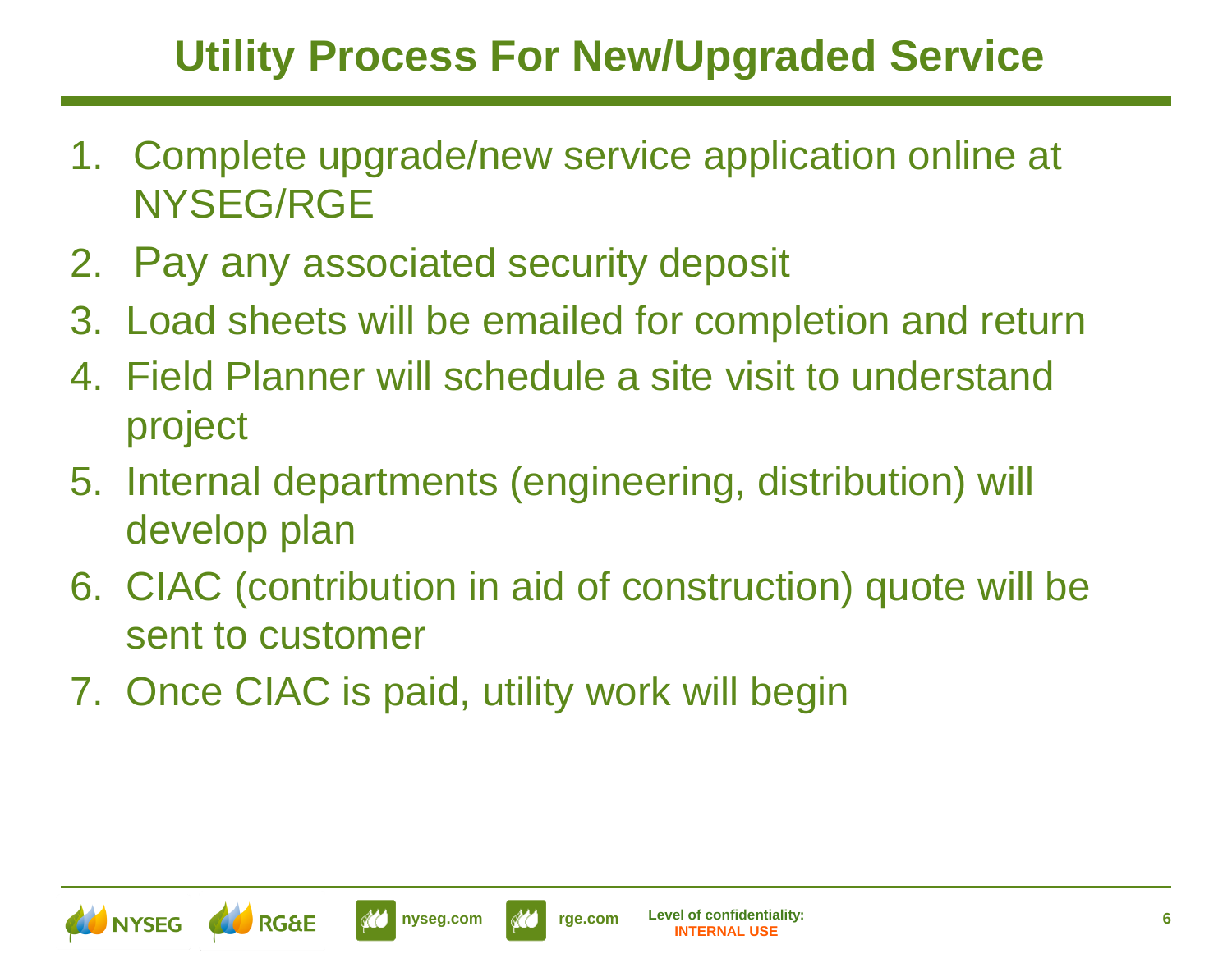# **Best Practices/Points to Consider**

- Engage with local utility early
- Capacity maps on our NYSEG/RGE make-ready sites
	- Estimate of capacity availability at site
- Provide correct information
	- Contact information (phone, email, etc.) that is checked frequently
	- Information filled out correctly
		- Example load sheets
- Futureproofing
	- Plans for additional buses/additional or increased charging capacity
	- Futureproofing may help minimize future infrastructure costs